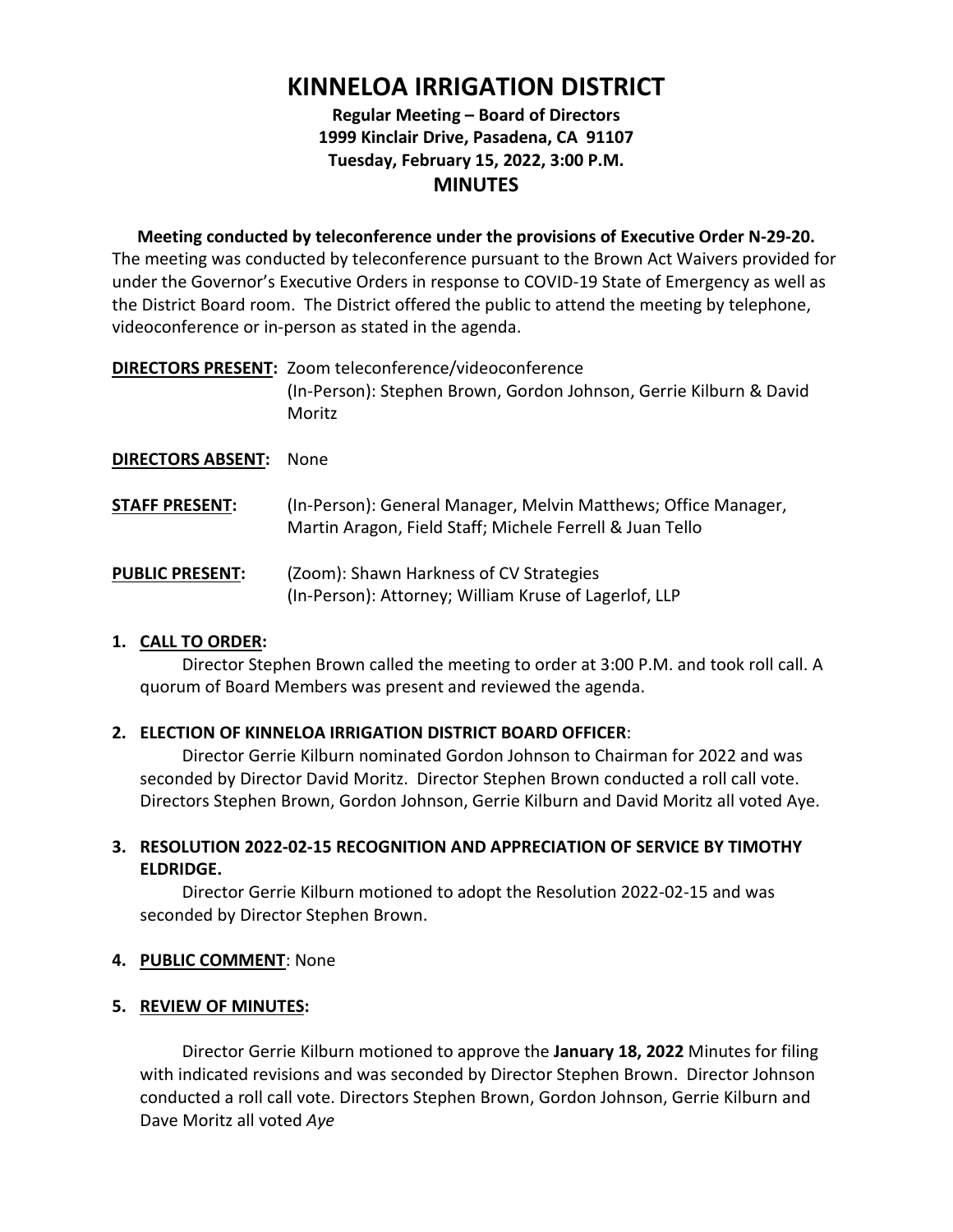#### **6. REVIEW OF FINANCIAL REPORTS:**

The Financial Report package review was postponed until the next month due to the misprint of one report.

#### **7. GENERAL MANAGER'S REPORT:**

General Manager, Melvin Matthews presented his report.

#### *Discussion Outcome:*

*Installation of Subeca devices will take place in April. District Audit will be scheduled in February. The Emergency Response Plan will be completed in March once the suggested revisions from Tim Eldridge have been integrated. Michele Ferrell and Juan Tello completed the House Tunnel Project. The Brown/Glen Improvement Project is in the design phase.* 

## **8. SYSTEM MAP PROJECT:**

The General Manager explained that once the current updates have been reviewed, and anticipates the completion of the Project in March.

## **9. CUSTOMER OUTREACH PROJECT:**

The General Manager introduced Shawn Harkness of CV Strategies. Mr. Harkness explained his approach in developing the survey was to gain background on the customers who we are trying to reach, how we are currently reaching them, and how they would prefer to be communicated to in the future. It was generally focused on helping the District shape how we would reach the customers.

## *Discussion Outcome*

Mr. Harkness expects the survey to be ready by March. After two weeks the collection of survey data will be concluded and evaluated.

## **10. DELEGATION OF AUTHORITY**:

General Manager, Melvin Matthews reviewed the Delegation of Authority and stated that Alix Stayton from the Public Water Agencies Group has agreed to review the Emergency Response Plan (ERP). Director Gordon Johnson clarified that the Delegation of Authority complements the ERP.

## *Discussion outcome:*

*The Delegation of Authority document should include criteria for when the General Manager will designate a member of staff to act on his behalf, for example when the General Manager is on vacation, on medical leave, or away from Southern California. Once the revisions to the Delegation of Authorities document have been completed, it will be presented to the Board for review"*

*Director Gordon Johnson recommended an update to the organization chart.* 

#### **11. COMMITTEE ASSIGNMENTS:**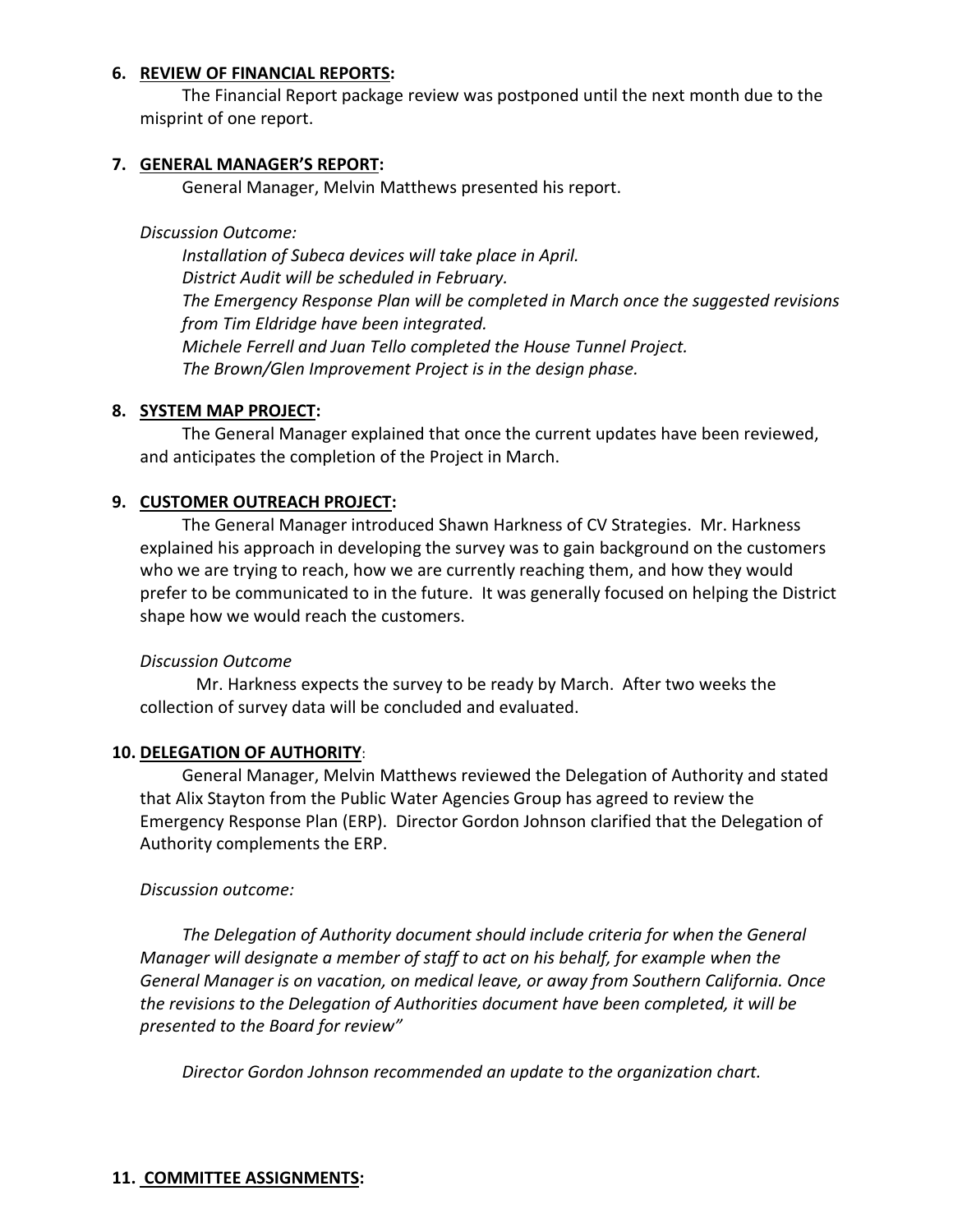The purpose of this item was to achieve clarification of standing committees and ad hoc committees in regards to compliance with the Brown Act. Further, this topic will define the Committee structure and gain an understanding of the purpose of the Committees formed.

Willaim Kruse stated that the distinguishing characteristics of a Committee are the nature and scope of the charge, what the Committee is expected to do, and the term of its existence. Generally, an ad hoc committee has a fixed term and is disbanded at the time that their job is completed. If a Committee meets on a regular basis, then it's clearly a standing committee.

#### *Discussion Outcome:*

*The Board expressed the Personnel Committee has met its purpose and has disbanded. It would be prudent not to form too many ad hoc committees. Revise the rules to indicate the process used by staff to request special reviews.*

#### **12. RESOLUTION 2022-02-15a:**

The GM presented the Resolution to re-establish the conditions required for conducting meetings based upon the Resolution introduced on January 18, 2022. Director Gerrie Kilburn motioned to adopt the Resolution and was seconded by Director Stephen Brown. Director Gordon Johnson conducted a roll call vote. Directors Stephen Brown, Gordon Johnson, Gerrie Kilburn and Dave Moritz all voted *Aye*

## **13. CLOSED SESSION - PUBLIC EMPLOYEE PERFORMANCE EVALUATION - Government Code €54954.5(E):** Title: General Manager

#### *Discussion Outcome:*

Chairman Gordon Johnson announced the closed session concluded and no action was taken.

#### **14. DIRECTOR REQUESTS:**

Director Gerrie Kilburn explained she was prepared to address the Division 4 Board vacancy at the next Board meeting.

#### **ADJOURNMENT**

**Chairman Johnson adjourned the meeting at 5:33 pm. Prepared and submitted by,**

# **Martin Aragon Office Manager/Board Clerk**

In compliance with the Americans with Disabilities Act, if you are a disabled person and need a disabilityrelated modification or accommodation to participate in this meeting, please contact the District office 48 hours prior to the meeting at 626-797-6295. Each item on the agenda, no matter how described, shall be deemed to include any appropriate motion, whether to adopt a minute motion, resolution, payment of any bill, approval of any matter or action, or any other action. Material related to an item on this agenda submitted after distribution of the agenda packet is available for public review at the District office or online at the District's websit[e https://kinneloairrigationdistrict.info.](https://kinneloairrigationdistrict.info/)

\_\_\_\_\_\_\_\_\_\_\_\_\_\_\_\_\_\_\_\_\_\_\_\_\_\_\_\_\_\_\_\_\_\_\_\_\_\_\_\_\_\_\_\_\_\_\_\_\_\_\_\_\_\_\_\_\_\_\_\_\_\_\_\_\_\_\_\_\_\_\_\_\_\_\_\_\_\_\_\_\_\_\_\_\_\_\_\_\_\_